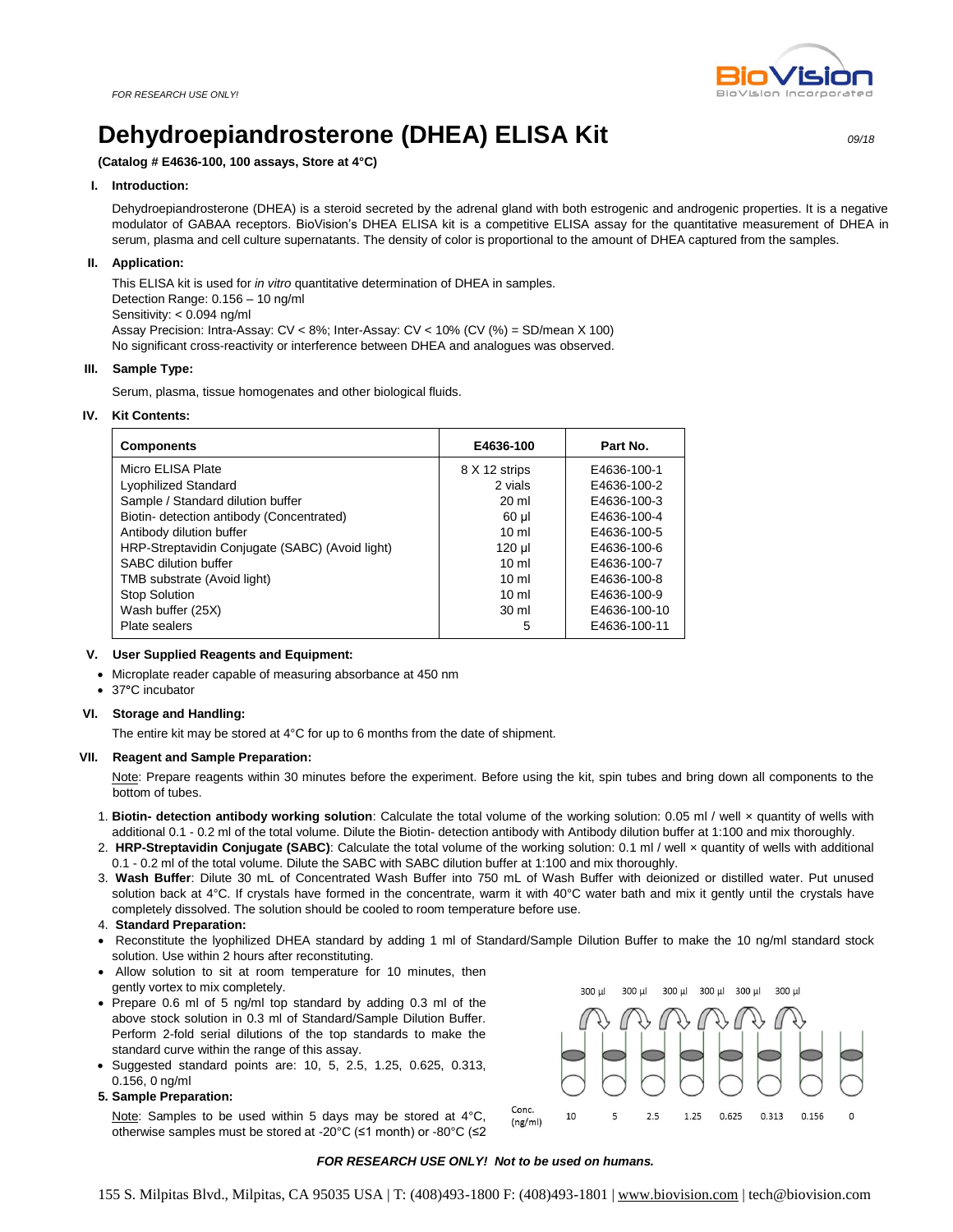

*FOR RESEARCH USE ONLY!*

months) to avoid loss of bioactivity and contamination. Avoid multiple freeze-thaw cycles.

- **Serum**: Coagulate the serum for 2 hour at room temperature or overnight at 4°C. Centrifuge at approximately 1000×g for 20 min. Collect the supernatant and carry out the assay immediately. Blood collection tubes should be disposable, non-pyrogenic, and non-endotoxin.
- **Plasma**: Collect plasma using EDTA-Na<sub>2</sub> as an anticoagulant. Centrifuge samples for 15 minutes at 1000xg at 2 8°C within 30 minutes of collection. Collect the supernatant and carry out the assay immediately. Avoid hemolysis, high cholesterol samples.
- **Tissue homogenates**: Rinse the tissues with ice-cold PBS (0.01M, pH=7.4) to remove excess hemolysis blood thoroughly. Tissue pieces should be weighed and then minced to small pieces which will be homogenized in PBS (the volume depends on the weight of the tissue. 9 mL PBS would be appropriate for 1 g of tissue. Some protease inhibitor is recommended to add into the PBS.) with a glass homogenizer on ice. To further break the cells, sonicate the suspension with an ultrasonic cell disrupter or subject it to freeze-thaw cycles. The homogenates are then centrifuged for 5 minutes at 5000xg to retrieve the supernatant.
- **Cell culture supernatant**: Centrifuge supernatant for 20 minutes to remove insoluble impurity and cell debris at 1000×g at 2 8°C. Collect the clear supernatant and carry out the assay immediately or aliquot and store at -20°C.
- **Other biological fluids:** Centrifuge samples for 20 min at 1000×g at 4°C. Collect the supernatant and carry out the assay immediately.
- End user should estimate the concentration of the target protein in the test sample first, and select a proper dilution factor to make the diluted target protein concentration fall in the optimal detection range of the kit.

#### **VIII. Assay Protocol:**

Note: Bring all reagents and samples to room temperature 30 minutes prior to the assay. It is recommended that all standards and samples be run at least in duplicate. A standard curve must be run with each assay.

- 1. Prepare all reagents, samples and standards as instructed in section VII.
- 2. Wash plate 2 times with **1X Wash Solution** before adding standard, sample and control wells.
- 3. Add 50 μl of each **standards** or **samples** into appropriate wells. Immediately add 50 μl **Biotin-labeled Antibody Working Solution** into each well. Cover with the Plate sealer we provided. Gently tap the plate to ensure thorough mixing. Incubate for 45minutes at 37°C.
- 4. Discard the solution and wash 3 times with **1X Wash Solution**. Wash by filling each well with Wash Buffer (350 μl) using a multi-channel pipette or autowasher. Let it soak for 1-2 minutes, and then remove all residual wash-liquid from the wells by aspiration. After the last wash, remove any remaining Wash Buffer by aspirating or decanting. Clap the plate on absorbent filter papers or other absorbent materials.
- 5. Add 0.1 ml of **SABC working solution** into each well, cover the plate and incubate at 37ºC for 30 min.
- 6. Discard the solution and wash 5 times with **1X Wash Solution** as step 4.
- 7. Add 90 μl of **TMB substrate** into each well, cover the plate and incubate at 37 ºC in dark within 15-30 min. The shades of blue should be seen in the first 3-4 wells by the end of incubation.
- 8. Add 50 μl of **Stop Solution** to each well. Read result at 450 nm within 20 minutes.

#### **IX. Calculation:**

For calculation, **(the relative O.D.450) = (the O.D.450 of each well) – (the O.D.450 of Zero well).** The standard curve can be plotted as the relative O.D.450 of each standard solution (Y) vs. the respective concentration of the standard solution (X). The DHEA concentration of the samples can be interpolated from the standard curve. If the samples measured were diluted, multiply the dilution factor to the concentrations from interpolation to obtain the concentration before dilution.



**Figure**: Typical Standard Curve: These standard curves are for demonstration only. A standard curve must be run with each assay.